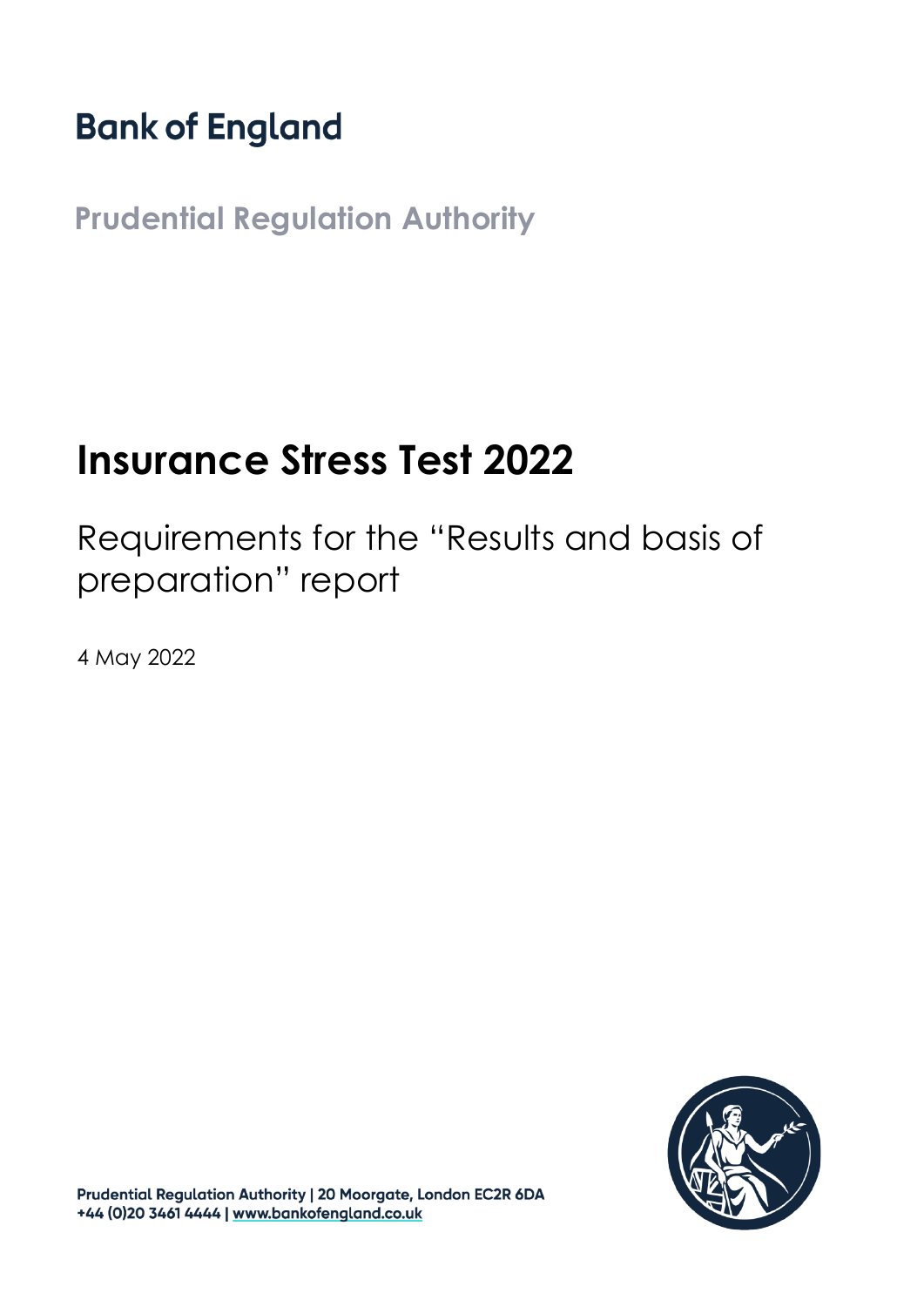## **Contents**

| 5<br>5<br>5<br>6<br>6<br>7<br>7<br>7<br>8<br>10<br>10<br>10<br>10<br>$12 \,$<br>14<br>14<br>14<br>14<br>15<br><b>Annex 1: Abbreviations</b><br>16 | <b>Introduction</b>                                                      | 3 |
|---------------------------------------------------------------------------------------------------------------------------------------------------|--------------------------------------------------------------------------|---|
|                                                                                                                                                   | IST2022: Governance, quality assurance and operational insights          |   |
|                                                                                                                                                   | Governance                                                               |   |
|                                                                                                                                                   | Quality assurance                                                        |   |
|                                                                                                                                                   | Operational insights                                                     |   |
|                                                                                                                                                   | IST2022 learnings                                                        |   |
|                                                                                                                                                   | Life Insurers scenario                                                   |   |
|                                                                                                                                                   | Results narrative                                                        |   |
|                                                                                                                                                   | Management actions                                                       |   |
|                                                                                                                                                   | Assumptions, data and methodology for assessing the scenario             |   |
|                                                                                                                                                   | <b>Natural catastrophe scenarios</b>                                     |   |
|                                                                                                                                                   | Results narrative                                                        |   |
|                                                                                                                                                   | Management actions                                                       |   |
|                                                                                                                                                   | Assumptions, data and methodology for assessing the gross and net losses |   |
|                                                                                                                                                   | Assessing Risk Modelling and Risk Management capabilities                |   |
|                                                                                                                                                   | <b>Cyber underwriting scenarios</b>                                      |   |
|                                                                                                                                                   | <b>Results narrative</b>                                                 |   |
|                                                                                                                                                   | Management actions                                                       |   |
|                                                                                                                                                   | Assumptions, data and methodology for assessing the gross and net losses |   |
|                                                                                                                                                   | Assessing Risk Modelling and Risk Management capabilities                |   |
|                                                                                                                                                   |                                                                          |   |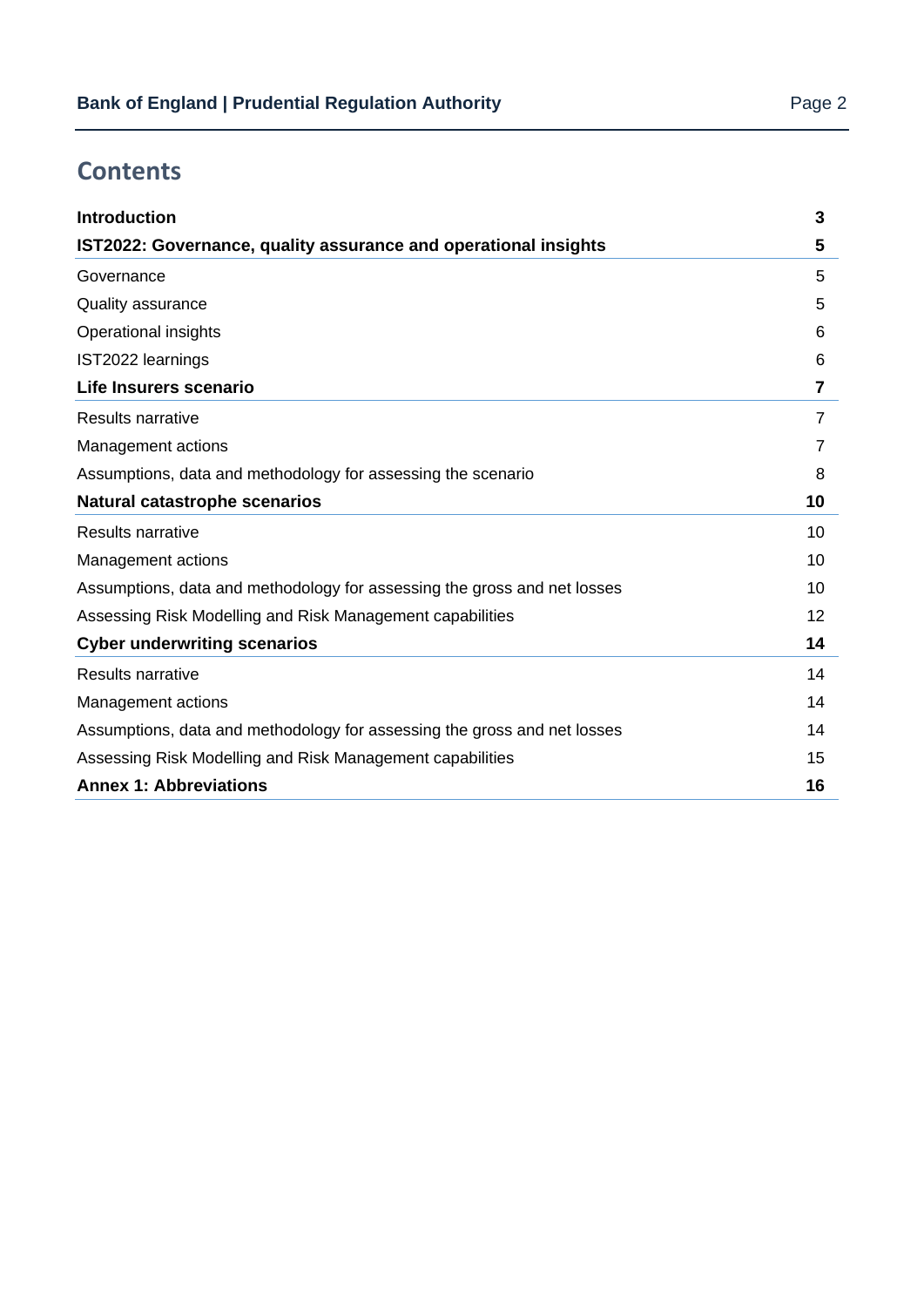# <span id="page-2-0"></span>**Introduction**

This document sets out information that firms will need to provide as part of their Insurance Stress Test (IST) submissions. Specifically, firms are required to include a qualitative report, referred to as the 'Results and basis of preparation' (RBP), which will complement the quantitative results and is an integral part of the IST exercise.

#### **The deadline for submission for this exercise is: 5pm, Wednesday 28 September 2022**

The purpose of the RBP report is to provide information on the level of governance and quality assurance as well as additional information required to support the quantitative results.

The RBP report requires a firm to provide a narrative of its scenario results including perspectives on the conclusions, limitations, data and modelling issues, and any management actions taken and assumptions made (beyond those set out by the PRA).

The PRA will use the RBP reports to assess the comparability and robustness of the results, and hence the plausibility of forming an assessment of sector resilience based on aggregating firm results. The reports will also be used to gather information about firms' risk management capabilities, and hence inform the PRA's supervisory approach.

For life insurers, the RBP report will also support the PRA's supervisory objectives in areas including management actions, liquidity risk management, Equity Release Mortgages (ERMs) and annuity counterparty risk.

For general insurers, the RBP report includes questions on catastrophe risk modelling and risk management capabilities to inform exposure management reviews across firms.

The governance and quality assurance section requires a firm to set out details of its processes and approach to coordination of activities, in order to provide assurance that its assumptions, methodologies and results have had internal challenge and discussion. *Note: for a general insurer, the RBP request does not cover scenarios that, given the firm's specific risk coverage, are immaterial.*

#### **A holder of a Senior Management Function (SMF) is required to provide a written confirmation that:**

**i. the results have had internal challenge and discussion and the CRO has provided the holder of the SMF with assurance that the results are of sufficient standard for the Board to be able to place reliance on them as providing a reasonable representation of the firm's financial position following the PRA scenarios; and**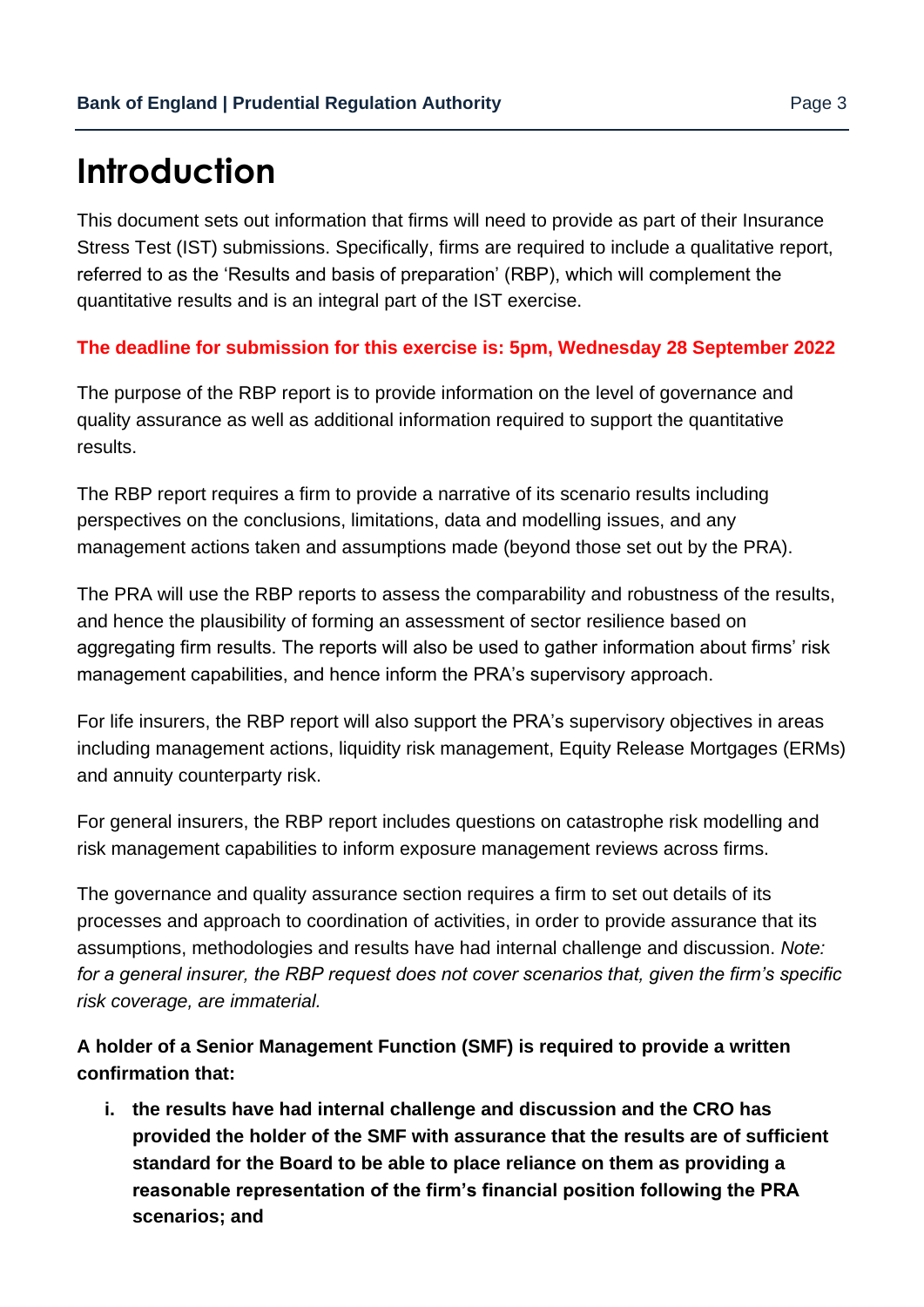#### **ii. the results are of a standard equivalent to that which is sufficient for external unaudited public disclosure (eg forward-looking financial statements).**

Although firms may choose to use external validation as part of their assurance process this is not a requirement. The holder of the SMF providing the confirmation should satisfy themselves as to the adequacy of the process followed.

It is envisaged that most of the inputs for this report already exist in firms' documentation inventories, or are expected to be a natural by-product as firms complete their data templates prior to submission to the PRA.

Firms are asked to limit their responses to maximum 500 words per question and 500 words per question per scenario for General Insurance scenarios, unless a different limit is specified. However, it is acceptable for a firm to exceed the limit if it would be unable to provide a materially complete and accurate answer without doing so.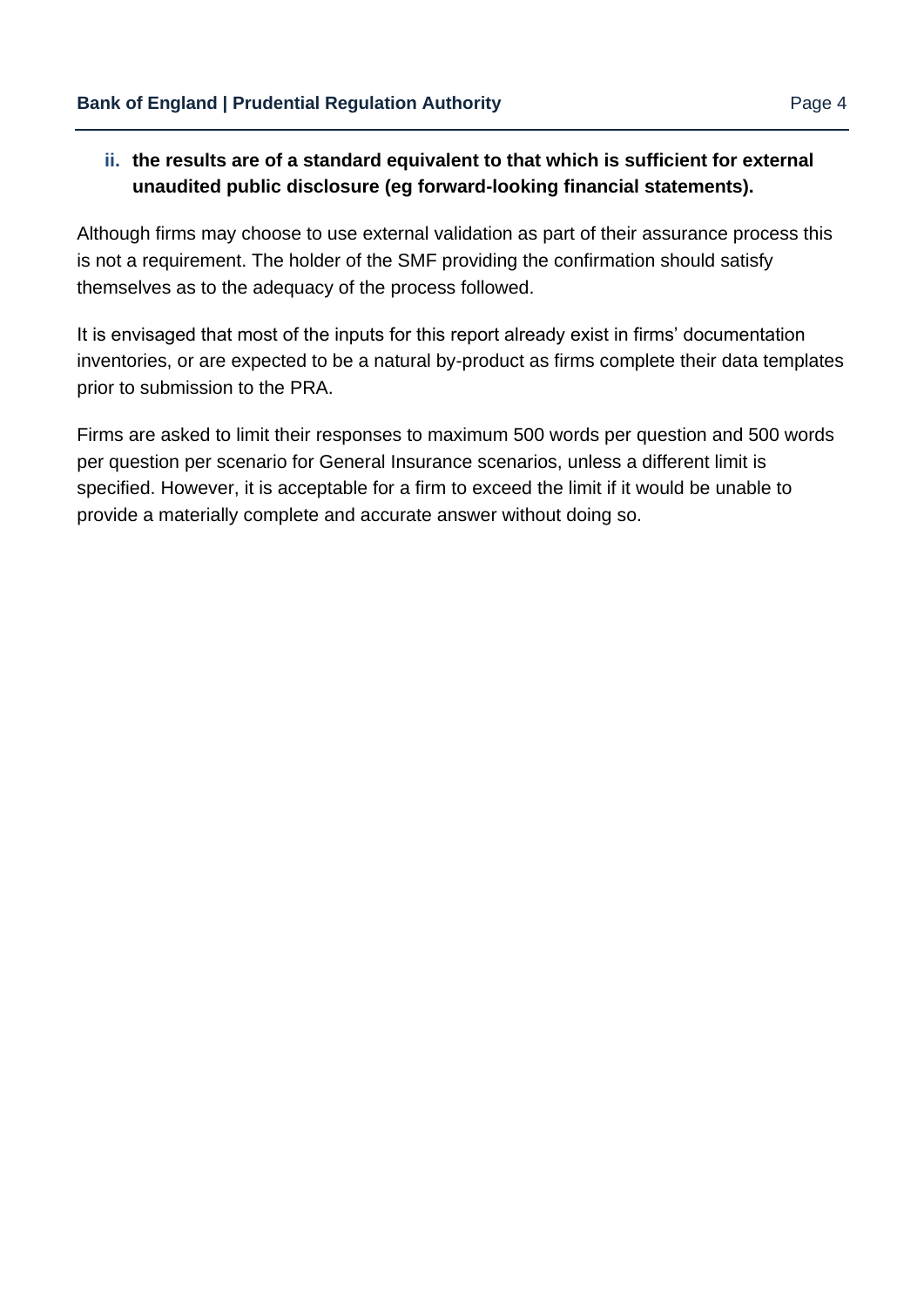# <span id="page-4-0"></span>**IST2022: Governance, quality assurance and operational insights**

*Applicable to all participants*

### <span id="page-4-1"></span>**Governance**

- A1. Please describe your internal governance process for responding to this exercise including:
	- a. specifying the committees that considered and approved stress testing methodologies, assumptions, scenario variables and stress testing results; and
	- b. setting out the key issues that were challenged by committees and any changes that were made in response.
- A2. Please explain the extent to which this governance process differs from, or aligns with, the processes in reporting other unaudited public or private external disclosures, for example capital market forward-looking financial statements or presentations on the business model.

*[Suggested word limit: 250]* 

A3. Please provide copies of the Board and/or committee paper(s) relating to the consideration and approval of the stress testing results.

*[No word limit applies to question A3]* 

## <span id="page-4-2"></span>**Quality assurance**

- A4. Please provide details of your approach to coordinating the completion and review of each of the relevant scenarios, including:
	- a. the level and nature of resources;
	- b. the level of independence achieved between the analysis team and reviewers;
	- c. the scope and area of focus of the quality assurance; and
	- d. the nature of any validation checks performed.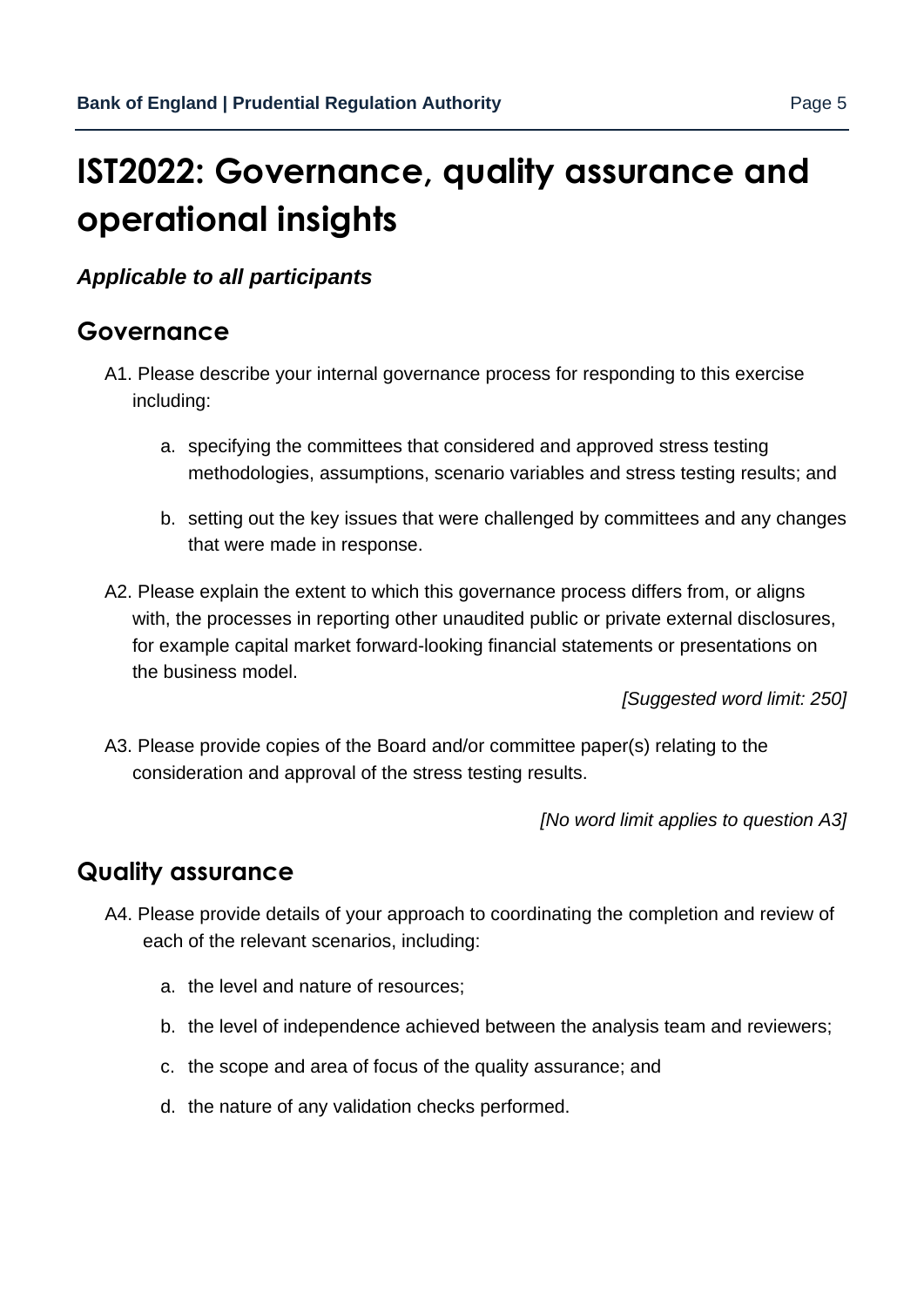## <span id="page-5-0"></span>**Operational insights**

A5. To what extent has this exercise highlighted any existing operational issues, or highlighted any new potential operational issues, following the specified scenarios? For example, is there any reliance on an outsourced provider to be able to respond in meeting policyholder obligations, or a third party assessor in establishing the claims outstanding?

## <span id="page-5-1"></span>**IST2022 learnings**

A6. To what extent has this exercise highlighted any gaps or the need for changes in your risk management and risk assessment framework (for example, has it informed any further considerations in capital, exposure management, underwriting or pricing models - either for existing exposures or for identified non-modelled exposures)?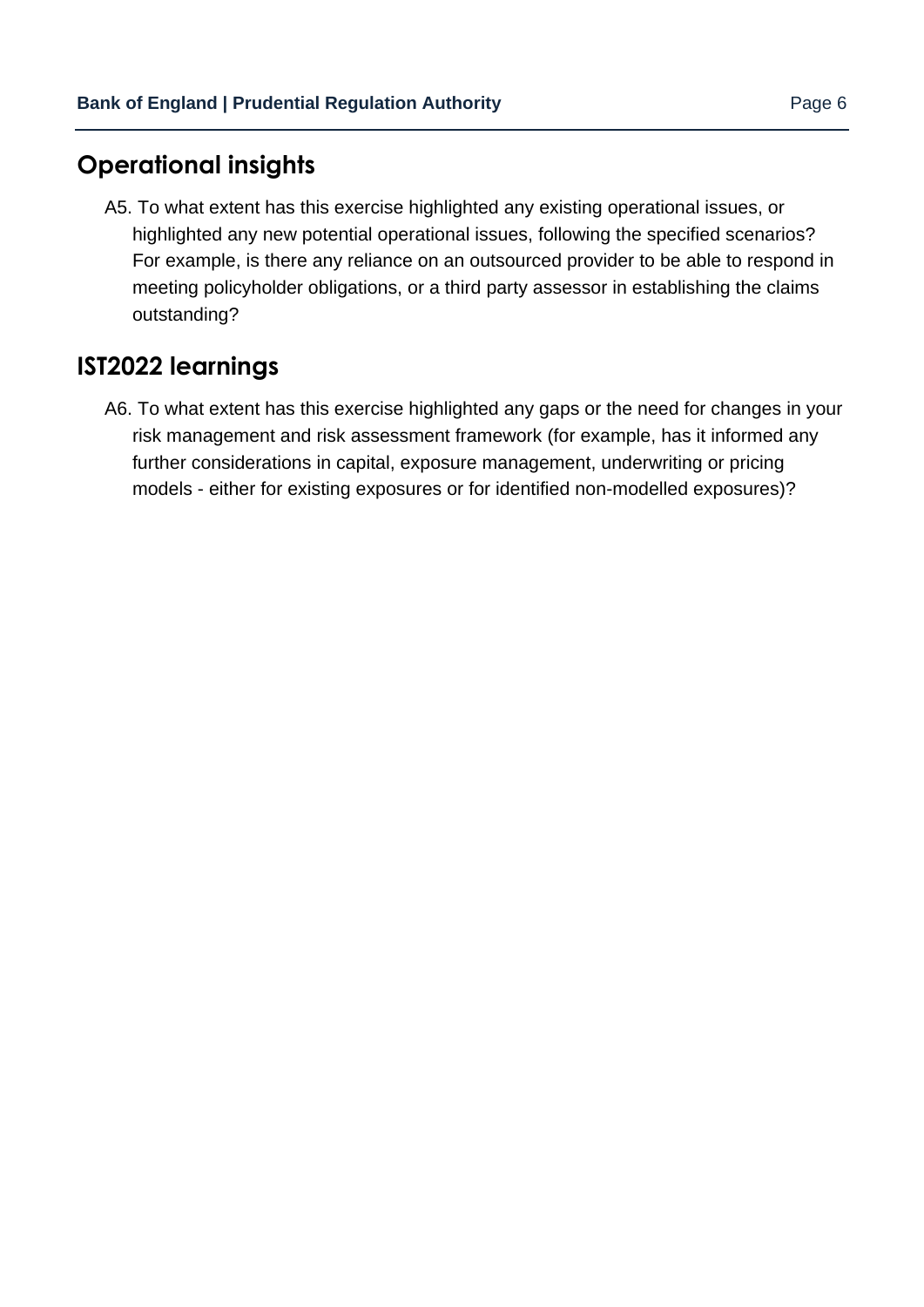## <span id="page-6-0"></span>**Life Insurers scenario**

### <span id="page-6-1"></span>**Results narrative**

B1. Please provide a narrative response that supports the quantitative results. This should include: (1) the implied impacts on capital, statutory solvency and liquidity at each scenario stage relative to your risk appetite; (2) the reliance on, and security of, any reinsurance where relevant; (3) the key drivers of the capital losses and movements in the SCR and MCR; (4) the extent and impact of asset trading, for example any changes made to the Matching Adjustment (MA) portfolio asset credit rating profile; and (5) the implications, if any, for your business model.

*[Suggested word limit: 1,000 for each stage]* 

B2. The scenario design and parameters do not incorporate all aspects of current heightened geopolitical and economic risks, such as increased inflationary pressures. To what extent are you exposed to any market or credit risks that are not captured in the scenario? Please also describe in broad terms (ie quantification is not required) how the results of the scenario and your answers in B1 would be impacted if the scenario had been expanded to include any such risks (calibrated to be consistent, in your view, with the rest of the scenario).

### <span id="page-6-2"></span>**Management actions**

B3. Please provide information on the extent to which the permitted management actions have been applied at each stage and confirmation that no allowance has been made for management actions that are not permitted.

#### *[Suggested word limit: 250]*

B4. Please provide information for each scenario stage on whether the firm had sufficient eligible collateral to meet its collateralisation requirements, for example on derivatives or reinsurance arrangements. Please include information on whether it was necessary to draw on the firm's prearranged liquidity facilities and the extent to which they were assumed to be used. For Stages 1 and 2, please set out whether it would have been necessary to draw on liquidity in excess of prearranged liquidity facilitates due to the scenario limiting external trading management actions (note that this is permitted for Stages 1 and 2 so that an MA portfolio can have adequate assets and that there is no loss of protection from derivatives generally). You should explain the firm's liquidity resource management approach including, where relevant, details of assets it holds and would plan to sell in order to satisfy collateral calls.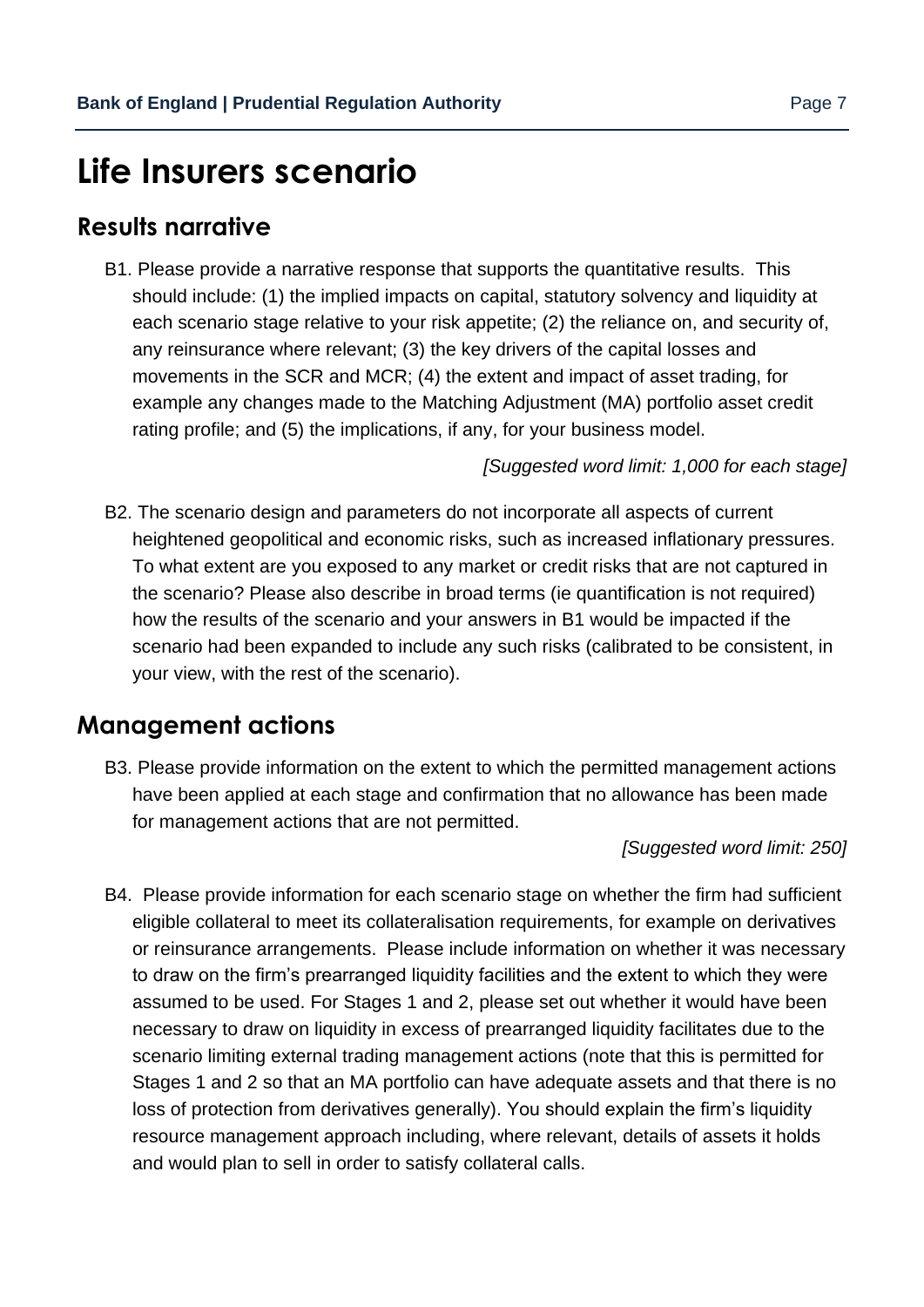- B5. Please provide for each scenario stage information on any material management actions applied between applying the scenario stage stress to the base balance sheet and calculation of the scenario stage balance sheet, SCR and eligible own funds. This should include information on the asset trading management actions applied. It is not necessary to quantify the impact of the management actions although guidance should be provided on the extent of them (for example, identifying those with the largest impact). Please provide commentary on whether the management actions taken were consistent with the firm's stressed capital risk appetite position and their implementation time frame consistent with the scenario stage horizon.
- B6. Please provide summary information on additional management actions not included within the results that the firm could consider during this scenario. This should include management actions beyond those that have been permitted to be recognised in the scenario.

## <span id="page-7-0"></span>**Assumptions, data and methodology for assessing the scenario**

- B7. Please provide information on whether the MA portfolio matching tests were satisfied for each scenario stage and whether it was necessary to remove any liabilities from the MA portfolios for any scenario stages (and if so why).
- B8. Please provide information on whether the financial strength of any individual withprofit funds materially changed during the scenario stages and if this resulted in a material impact on the firm's solvency position.
- B9. Please provide information on any firm-specific approaches agreed with the PRA. For example, some firms apply look-through credit counterparty risk assessments for internal reinsurance arrangements.

*[Suggested word limit: 250]* 

- B10. Please provide details explaining the firm's approach and methods for the calculation of the scenario. This should include:
	- a. information on sources of uncertainty over the accuracy of results and how the uncertainty has been dealt with in the calculations;
	- b. any material assumptions on which the calculations or judgements are based and any differences in these between the scenario stages; and
	- c. where proxy models or other approximations are used, information on the materiality and accuracy of such approximations. Our expectation is that this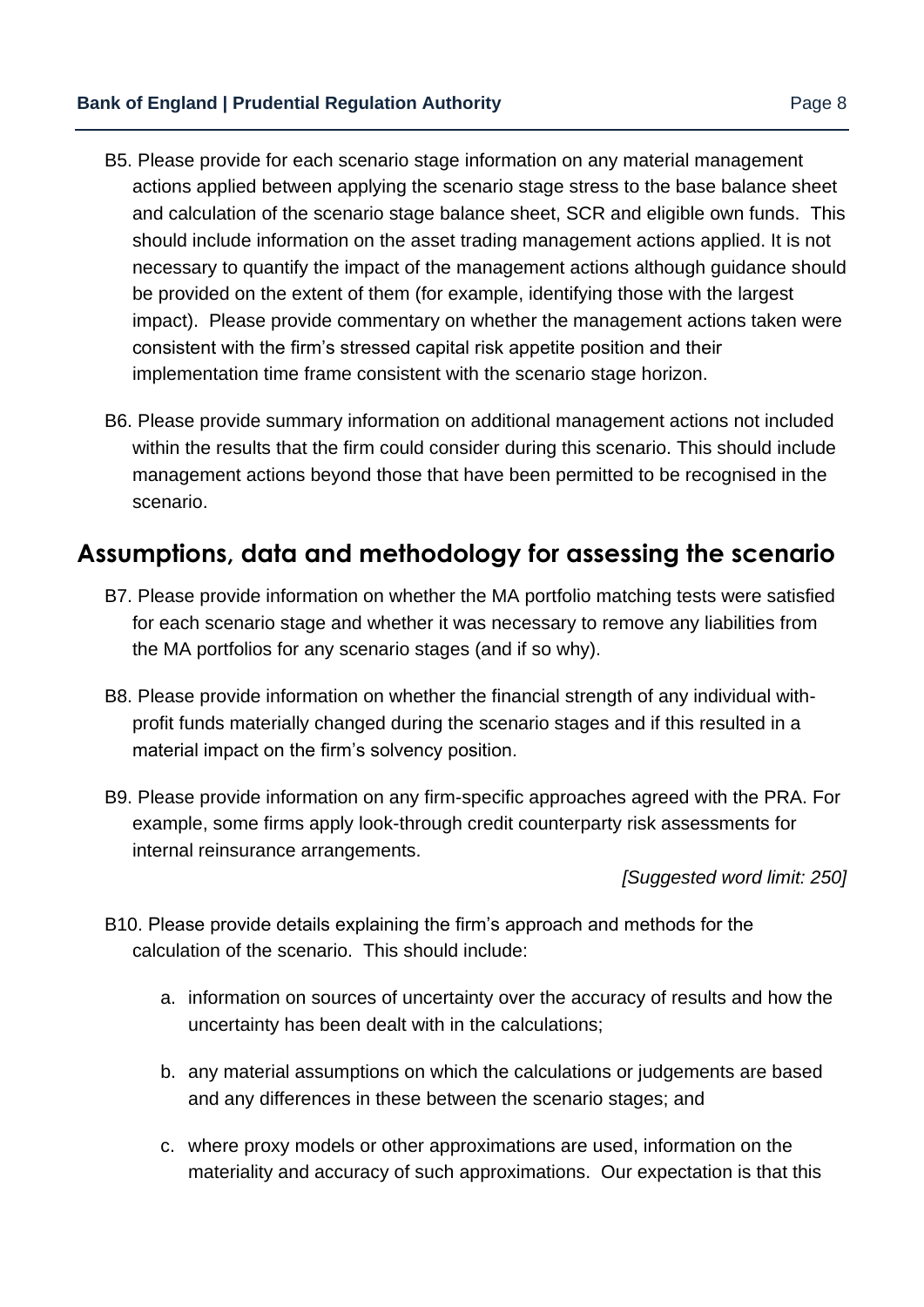information will be based on a firm's existing information for the fitting and validation of proxy models.

- B11. Please provide information for ERMs on IFRS valuation methodology and key assumptions applied for the base balance sheet at each scenario stage. Please also provide a summary of the key assumptions and impact of the ERM valuation stress for each scenario stage with additional granularity if a firm has ERM cohorts with significantly different valuation stresses.
- B12. Please provide information on ERM securitisations at each scenario stage including credit ratings for notes and information on the ERM securitisation restructuring management action if utilised.
- B13. Please provide details of any material capital raising during 2021 and any material changes in capital from year end 2021 up to the submission date (eg capital raised, capital repaid, dividends, etc).

#### *[Suggested word limit: 250]*

B14. Please provide information on the capital risk appetite status (for example RAG rating) of the firm at each scenario stage. Please include a summary of the firm's capital risk appetite thresholds and metrics used.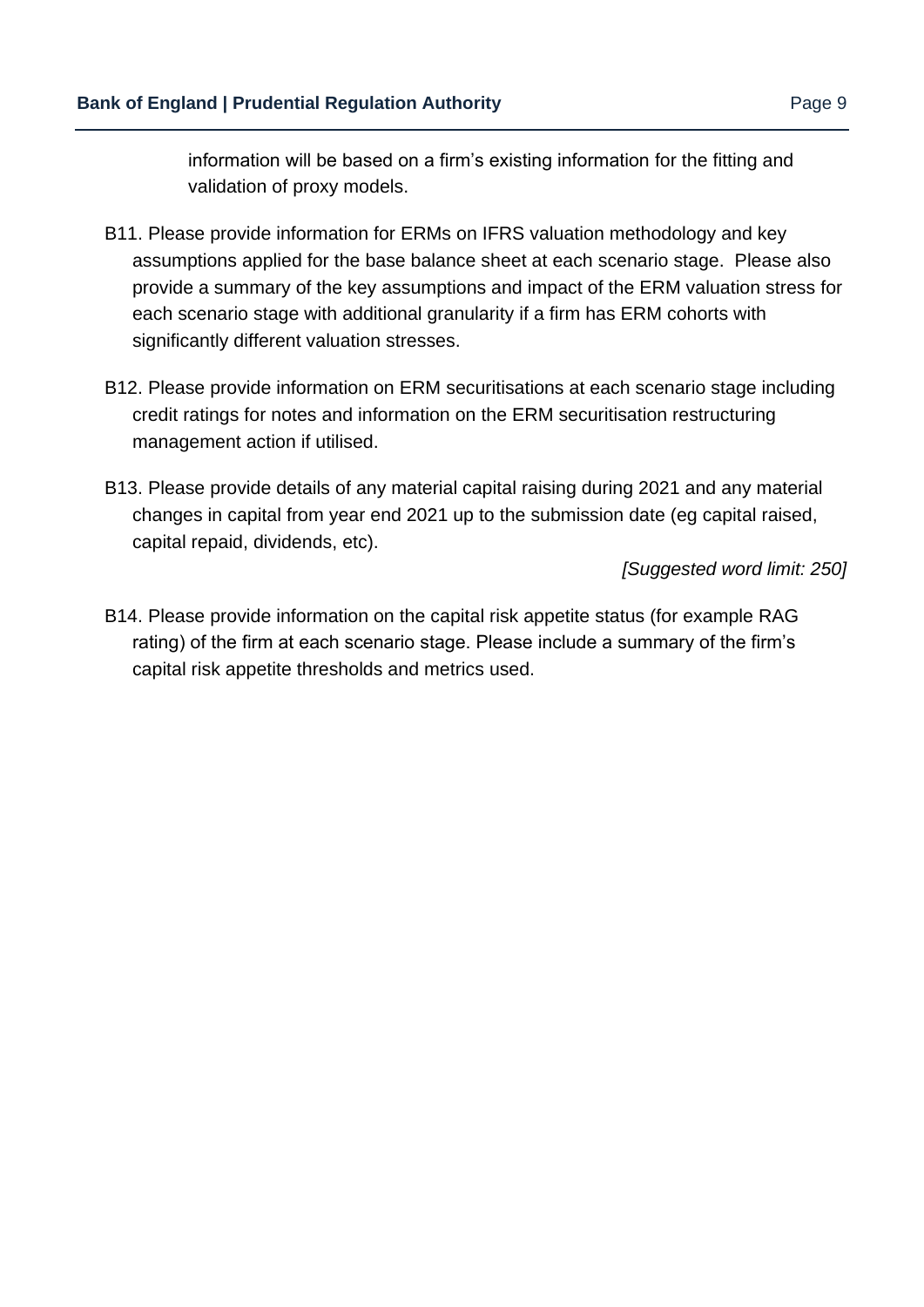# <span id="page-9-0"></span>**Natural catastrophe scenarios**

### <span id="page-9-1"></span>**Results narrative**

- C1. Please provide a narrative response that supports the quantitative results. This should include: (1) the gross and net losses relative to your risk appetite; (2) the key drivers of the gross losses; (3) the reliance on, and security of, your reinsurance; and (4) the implications, if any, to your business model.
- C2. The scenario design and parameters do not incorporate all aspects of current heightened geopolitical and economic risks, such as increased inflationary pressures. To what extent are you exposed to any additional insurance, market or credit risks that are not captured in the scenario? Please also describe in broad terms (ie quantification is not required) how the results of the scenario and your answers in C1 would be impacted if the scenario had been expanded to include any such risks (calibrated to be consistent, in your view, with the rest of the scenario).

### <span id="page-9-2"></span>**Management actions**

C3. For each scenario, please specify all the management actions you would anticipate taking in the event of such a scenario. Please distinguish between those management actions that are new for this exercise and those that are part of your standard risk mitigation toolkit. If appropriate, please provide estimates of the quantitative expected benefit including any supporting analysis.

## <span id="page-9-3"></span>**Assumptions, data and methodology for assessing the gross and net losses**

- C4. Please provide a schematic of the reinsurance programme relevant for this scenario.
- C5. For each scenario and event, please provide details of additional key assumptions and parameters that you have used beyond those specified in the "Scenario Specifications, Guidelines and Instructions" document and any other aspects that could distort cross-firm comparisons (beyond exposure and reinsurance differences). The following provides a comprehensive although not exhaustive list of information that we would expect participants to include where relevant to the scenario and a firm's modelling approach: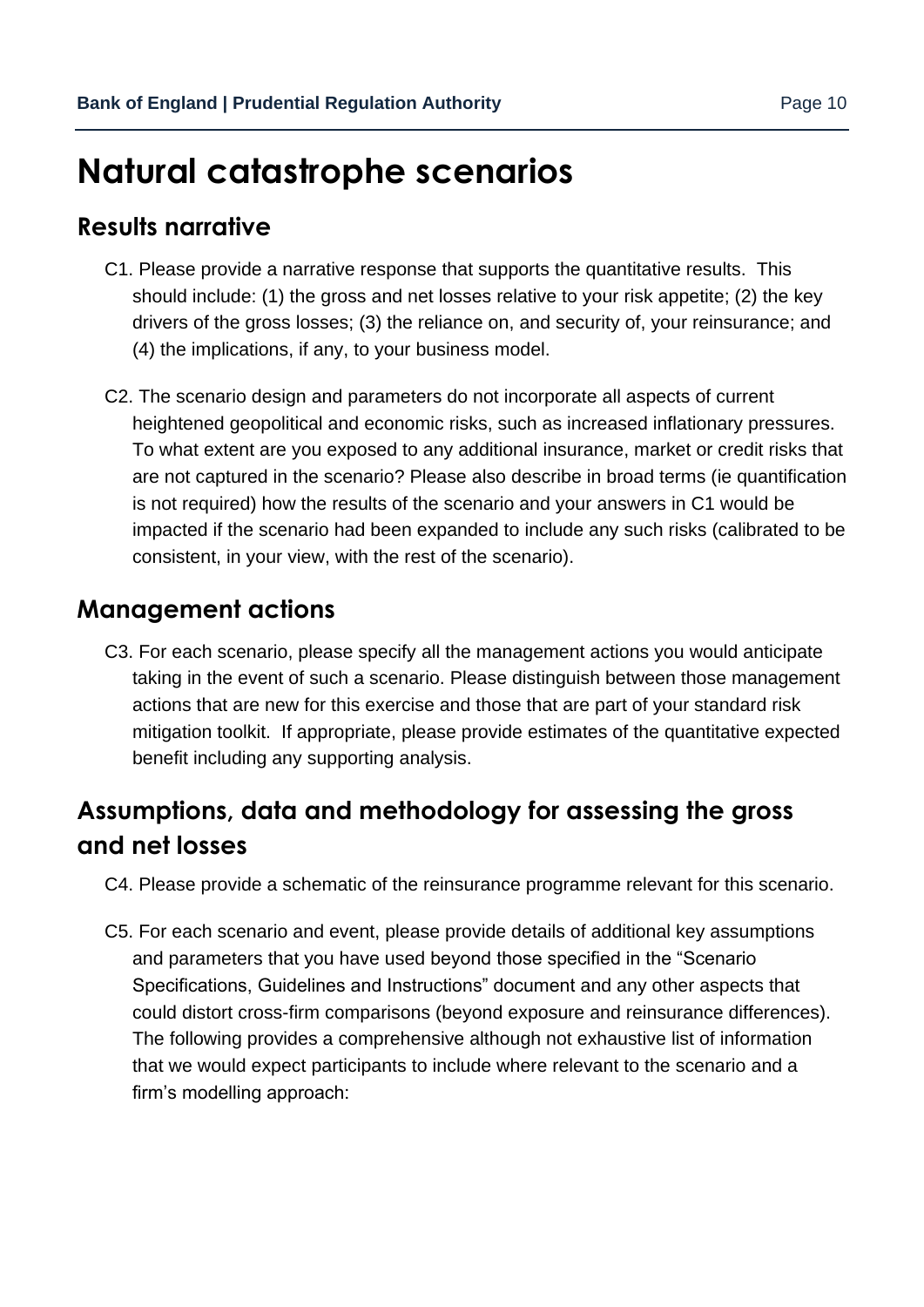#### **Assessing gross losses**

- a. Details of the underlying vendor model implementation for each region-peril model: including model version (or versions if adopting a blended approach), the standard settings applied (for example fire-following for USEQ).
- b. Adjustments in assessing insurance losses, including:
	- 1. adjustments for post loss amplification (PLA) (in particular reflecting possible supply chain challenges, increased price of raw materials, energy and labour costs). Your response should include how you have assessed the appropriateness of the PLA within the vendor model (where applicable), how you have established any loading (whether that is positive or negative), and what are the most material post loss amplification components;
	- 2. adjustments for non-modelled secondary perils (eg landslide, escape of water, sprinkler leakage). This may include the development of in-house tools or adjustment of third-party models;
	- 3. adjustments for any other uncaptured exposures or data limitations (eg Additional Living Expenses (ALE) allowance by loading exposures or amendment of sums insured values based on third party databases);
	- 4. adjustments for non-modelled coverages (eg contingent business interruption) and lines of business (eg marine and energy, liability);
	- 5. assessment of Assignment of Benefits (for US Hurricane scenario only);
	- 6. For the second US Hurricane only: adjustments for claim/policy leakage, stating the allowances made. Please include any adjustments of exposures or loss to better align contractual terms & conditions with expected claims paid;
	- 7. rates of exchange to convert projected losses into reporting currency.

**Where feasible, please provide a perspective on the materiality of the adjustment. For the first 3 adjustments** (items 1-3 above) please include additional material on the methodology and assumptions (focusing on adjustments made to vendor models beyond standard settings or development of in-house tools), and any supporting data, for example comparison with historic experience.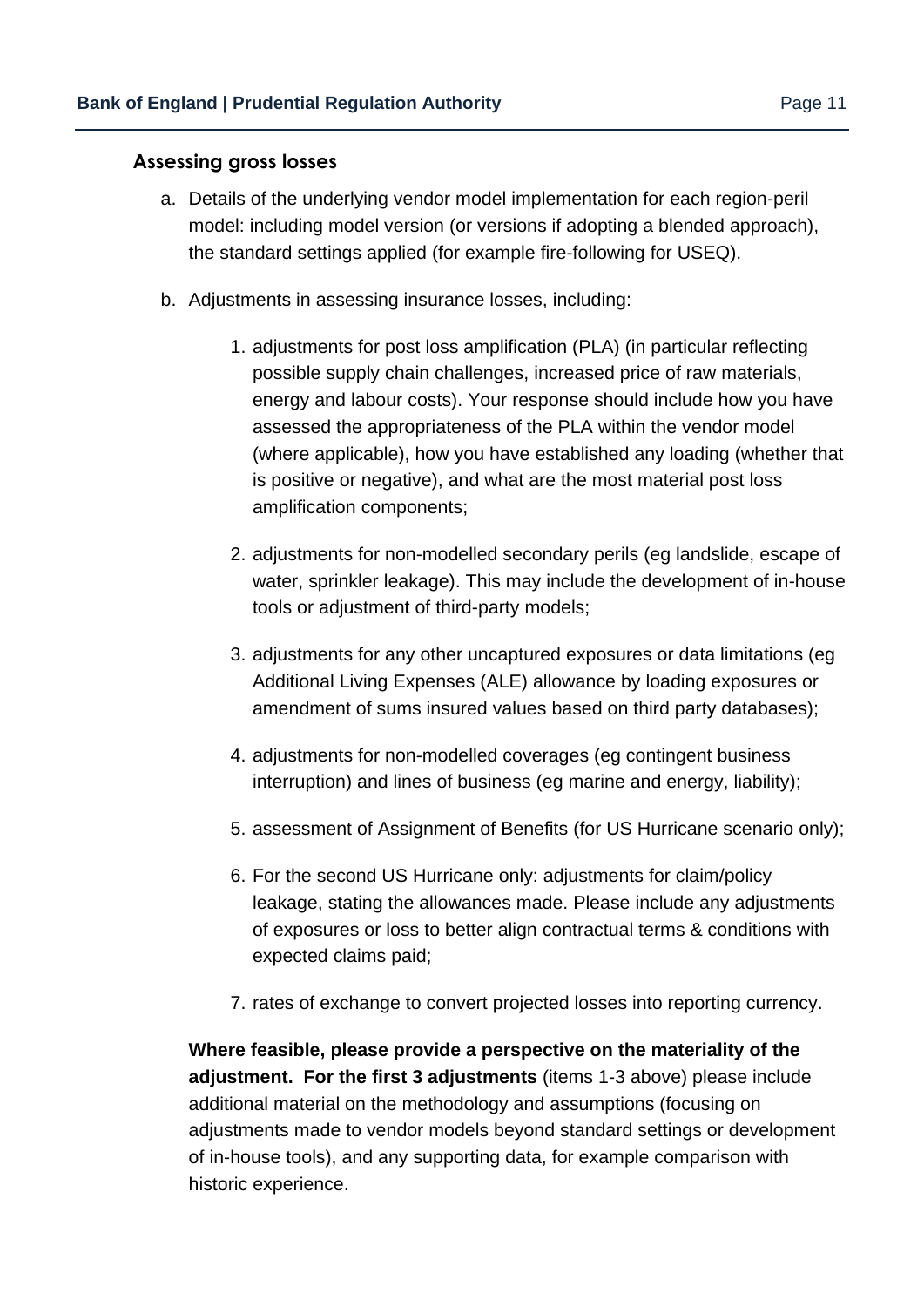#### **Assessing net losses**

- a. details of any simplification or assumptions used in assessing the reinsurance recoveries;
- b. details of the extent to which each scenario results in reinsurance recoverables that are expected to reach, or are close to, the vertical and horizontal limits of the current reinsurance programme;
- c. details of the extent to which reinsurance recoverables are expected from a group reinsurance programme, and hence subject to additional uncertainty dependent on the loss experience of other group entities.

### <span id="page-11-0"></span>**Assessing Risk Modelling and Risk Management capabilities**

- C6. Please provide details of any material differences in your model set-up including assumptions and parameters used in completing this exercise – with those used within your day-to-day risk management, including production of the Internal Model Outputs and exposure monitoring.
- C7. Peril specific areas:

#### **1. Scenario A1: US hurricane set of events**

- 1. To the extent the cat model you use provides a range of hurricane frequencies that underpin the stochastic catalogues, please state which view of hurricane rates you adopted.
- 2. For event 3, the event with significant inland penetration, if you have not relied on catastrophe models to estimate inland state losses, please specify the approach and assumptions used.

#### **2. Scenario A2: California earthquakes**

- 1. To the extent the cat model you use provides a correlated and independent set of events, please state which set you adopted and briefly outline the rationale.
- 2. Does the stochastic catalogue that you use in formulating your view of risk include multi-fault ruptures? If not, please state whether you have assessed the materiality of multi-fault ruptures to the model results and briefly list the conclusions from such a study if applicable.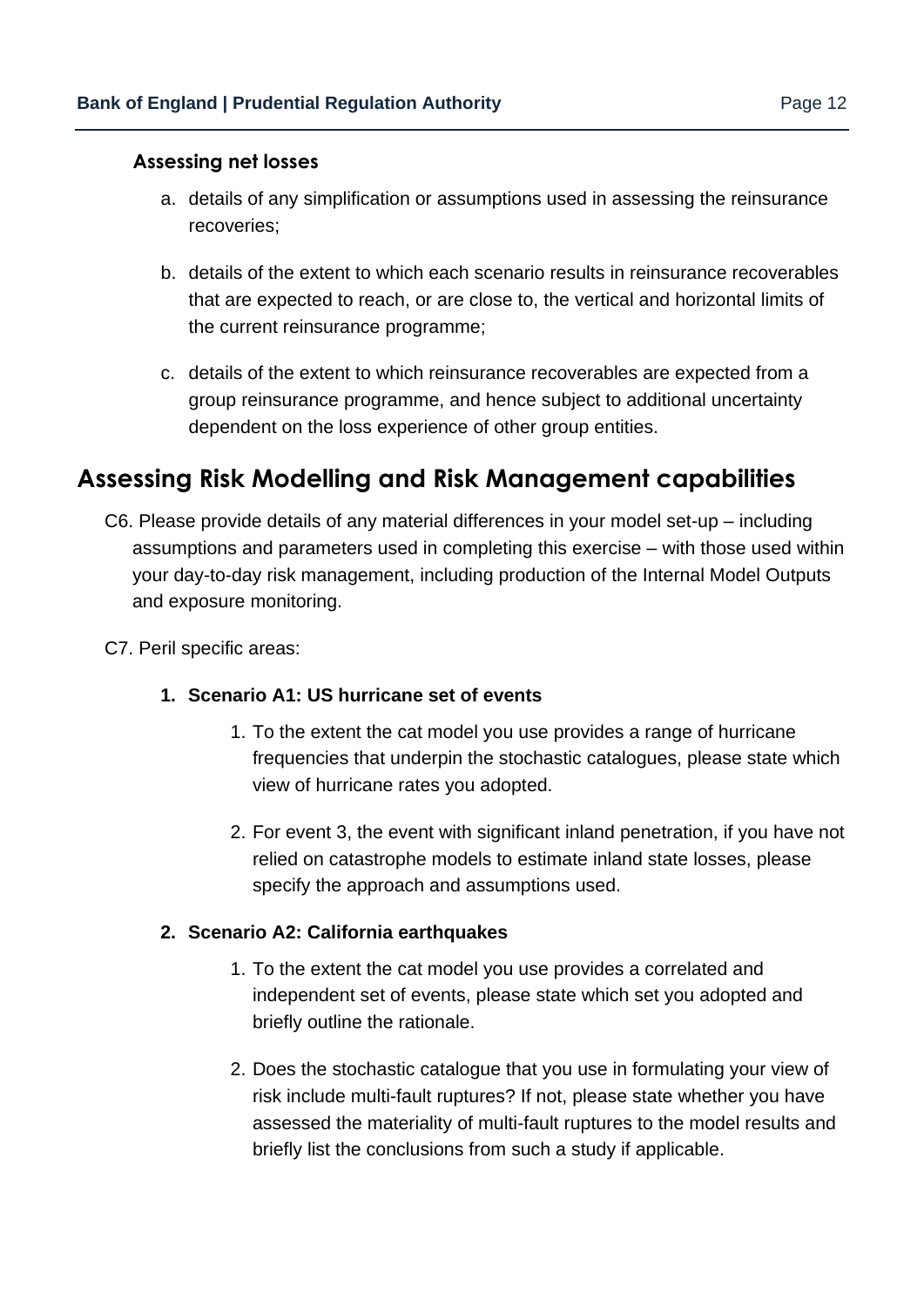- 3. Have you assessed the adequacy of your cat model to represent dynamic earthquake triggering (ie modelling of event clustering)? If yes, please briefly outline your conclusions in terms of materiality.
- 4. For event 1, firms are required to assess the impact on the loss estimate of assuming the ground motion estimation one standard deviation above the average. Please provide the methodology and assumptions used for this calculation.

#### **3. Scenario A3: UK windstorm and UK flood**

- 1. For event 2, to what extent are there gaps in your data or model when estimating the insured losses from storm surge attributable to all the atrisk postcodes? (Note: at-risk postcodes are defined in tab 'A3 Event 2 Hazard Information' in the data template). If you have not used catastrophe models to estimate storm surge losses, please specify the approach and assumptions used to estimate losses for the impacted regions of the UK west coast.
- 2. When simulating the UK inland flood and UK windstorm losses within your internal model, are those loss distributions regarded as independent or correlated? If the latter, please provide a brief description of their nature of correlation.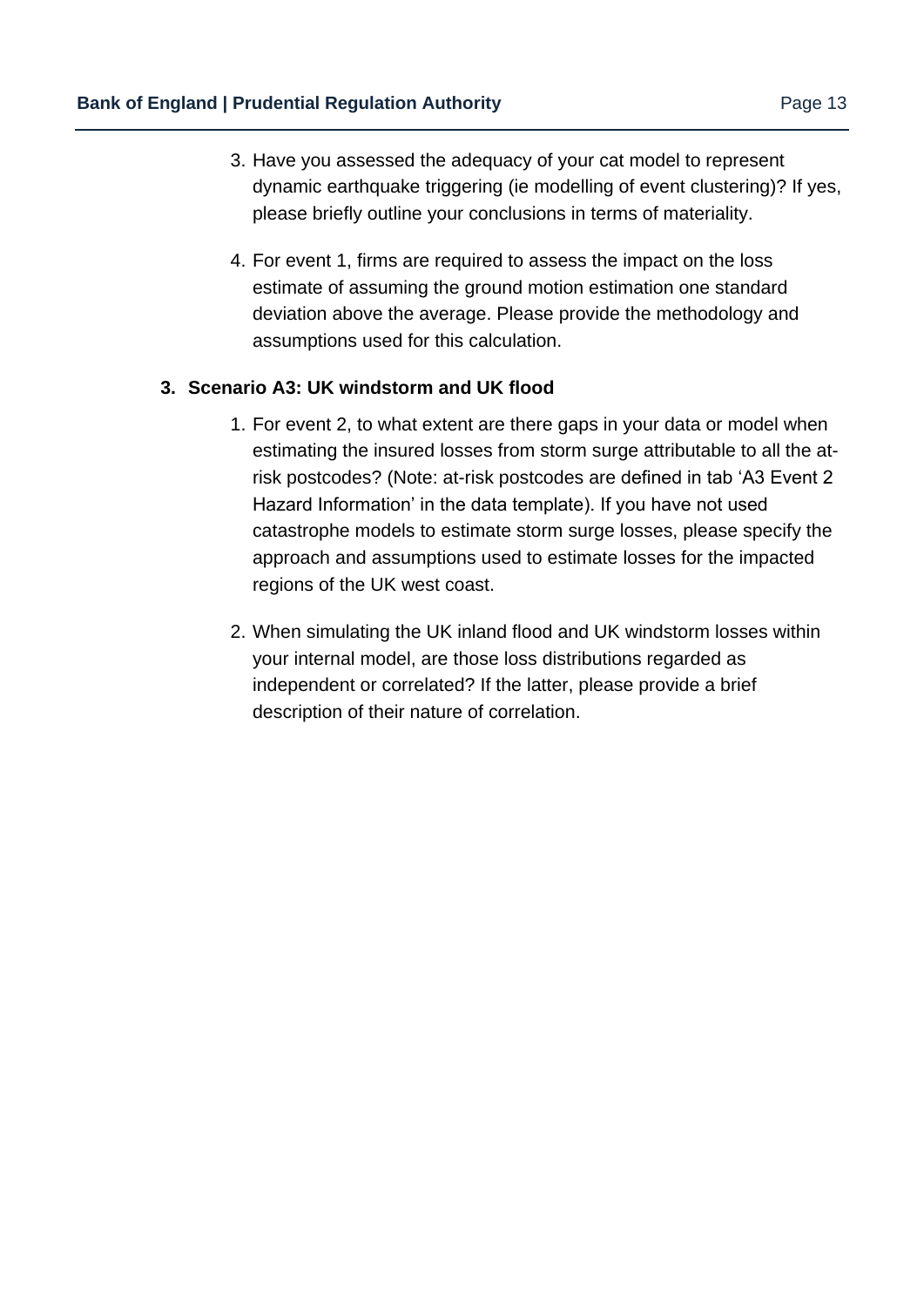# <span id="page-13-0"></span>**Cyber underwriting scenarios**

## <span id="page-13-1"></span>**Results narrative**

- D1. Please provide a narrative response that supports the quantitative results. This should include: (1) the gross and net losses relative to your risk appetite; (2) the key drivers of the gross losses; (3) the reliance on and security of your reinsurance; and (4) the implications, if any, to your business model.
- D2. The scenario design and parameters do not incorporate all aspects of current heightened geopolitical and economic risks, such as increased inflationary pressures. To what extent are you exposed to any additional insurance, market or credit risks that are not captured in the scenario? Please also describe in broad terms (ie quantification is not required) how the results of the scenario and your answers in D1 would be impacted if the scenario had been expanded to include any such risks (calibrated to be consistent, in your view, with the rest of the scenario).

## <span id="page-13-2"></span>**Management actions**

D3. For each scenario, please specify all the management actions you would anticipate taking in the event of such a scenario. Please distinguish between those management actions that are new for this exercise and those that are part of your standard risk mitigation toolkit. If appropriate please provide estimates of the quantitative expected benefit including any supporting analysis.

## <span id="page-13-3"></span>**Assumptions, data and methodology for assessing the gross and net losses**

- D4. Please provide a schematic of the reinsurance programme relevant for this scenario.
- D5. For each scenario, please provide details of additional key assumptions and parameters beyond those specified in the "Scenario Specifications, Guidelines and Instructions" document and any other aspects that could distort cross-firm comparisons (beyond exposure and reinsurance differences). The following provides a non-exhaustive list of information that we would expect participants to include where relevant to the scenario and a firm's modelling approach:

#### **Assessing gross losses**

a. description of methodology and models used in quantifying the insured losses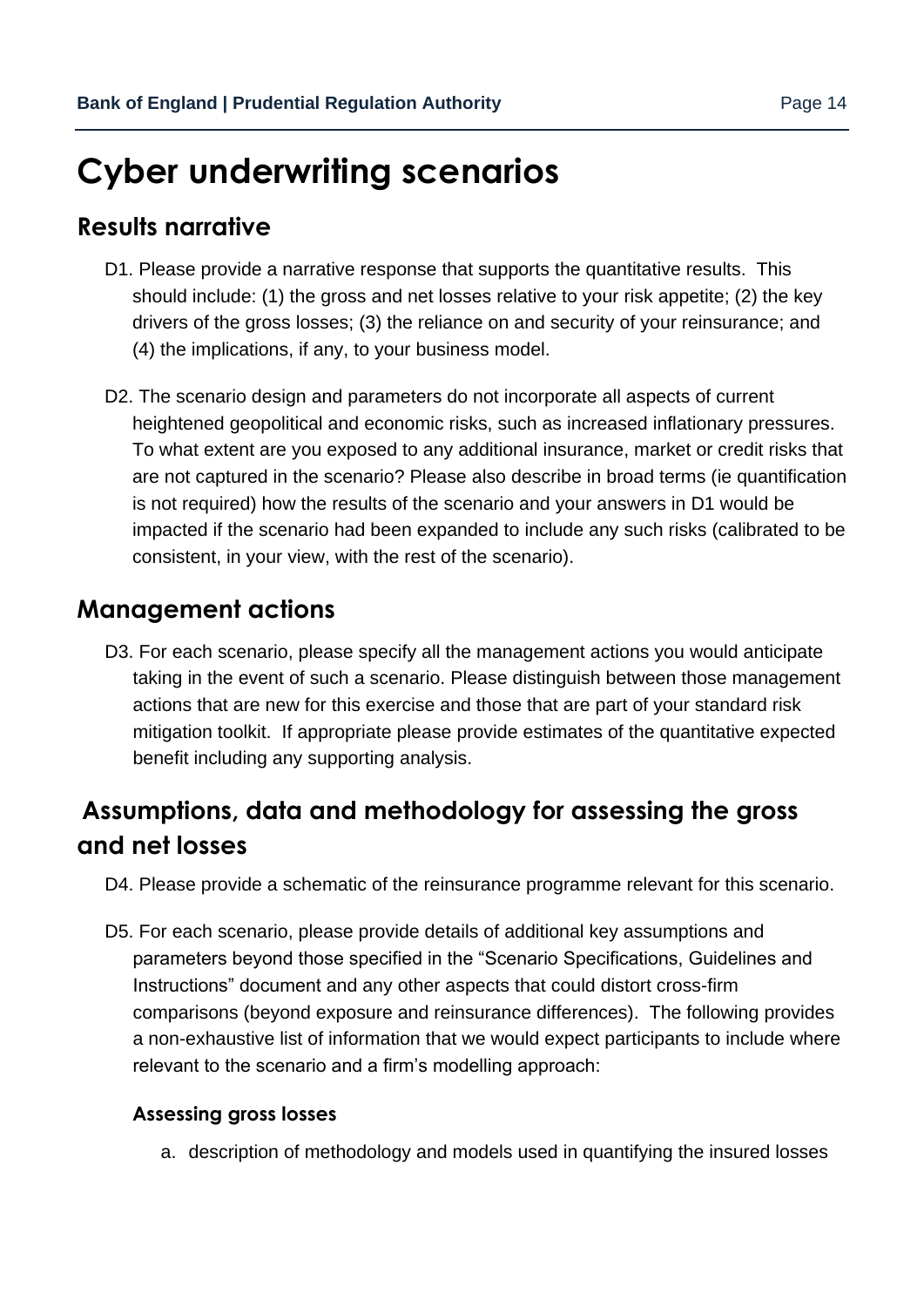- b. description of any additional external data sources used to derive the gross loss of the specified scenario;
- c. additional assumptions made (beyond those specified in the guidance). For example, if you did not use **Annex 4** in "Scenario Specifications, Guidelines and Instructions" document, please specify the percentage of policyholders and Total Sum Insured where you have sufficient information to assess the reliance of business critical functions on cloud service providers (CSP) or not, and details of the CSP if known;
- d. description of the most relevant clauses in assessing the loss potential, highlighting those which are likely to be subject to the greatest differences in interpretation;
- e. description of the most relevant exclusions you would be relying upon;
- f. rates of exchange to convert projected losses into reporting currency;
- g. material simplifications and approximations made.

#### **Assessing net losses**

- a. details of any simplification or assumptions used in assessing the reinsurance recoveries;
- b. details of the extent to which each scenario results in reinsurance recoverables that are expected to reach, or are close, to the vertical and horizontal limits of the current reinsurance programme.

### <span id="page-14-0"></span>**Assessing Risk Modelling and Risk Management capabilities**

- D6. Please provide details of any material differences between your own view of risk, own scenarios or model set-up – including assumptions and parameters used in completing this exercise – and those used within your day-to-day risk management, including for assessing capital requirements and exposure monitoring.
- D7. Please provide a qualitative description of the key exclusions you rely on to mitigate losses from cyber events like the "Cloud down" and "Data exfiltration" scenarios.
- D8. Please describe qualitatively how you expect your cyber policies to respond and war exclusions to apply, should a foreign nation state involvement be evident.
- D9. If the "Cloud down" scenario was due to a technological failure, ie was non-malicious, how would the loss potential differ?